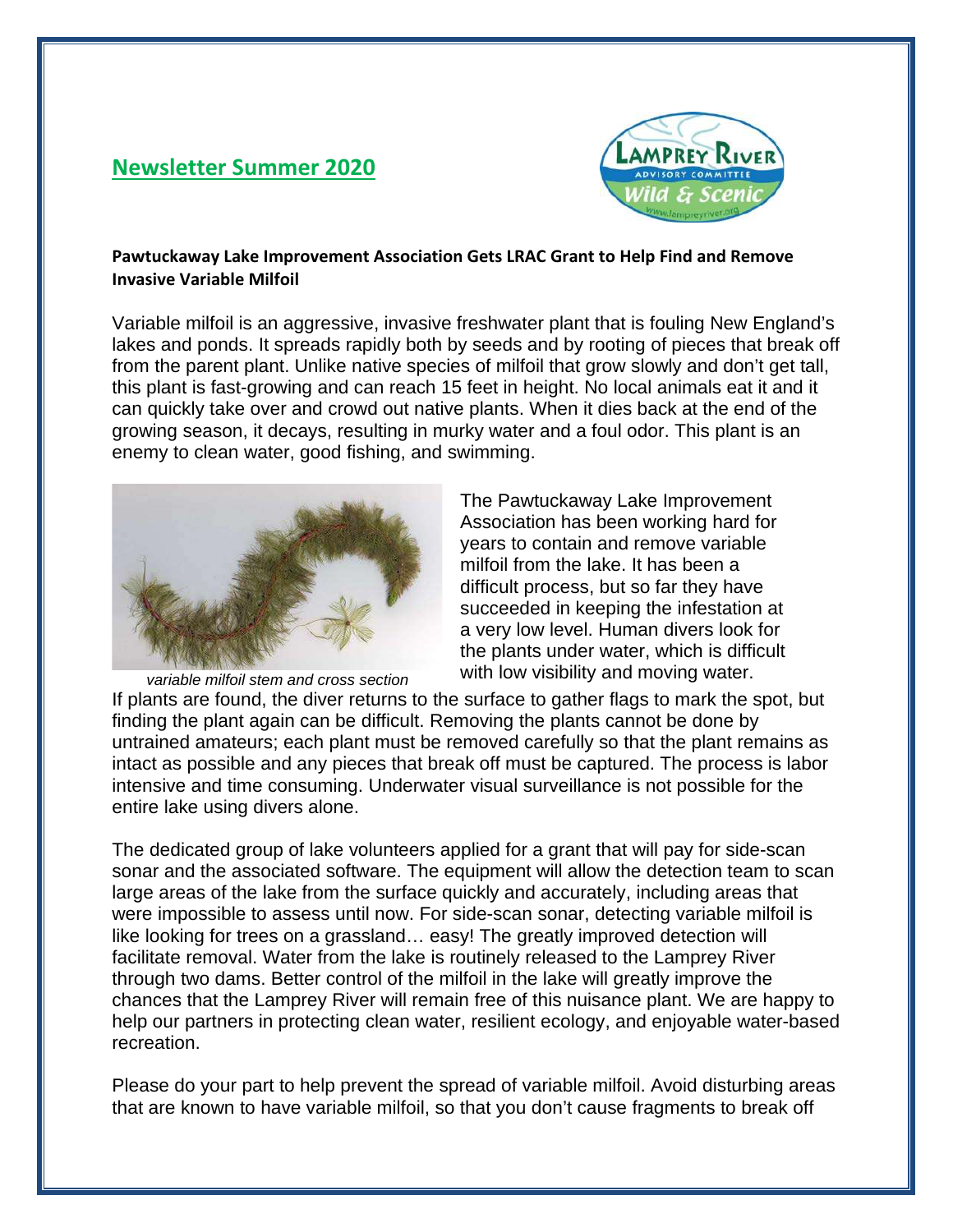and migrate to new sites. Assume that any pond, lake, or river impoundment could have variable milfoil (or other invasive plants) and make sure ALL plant fragments are removed from boat propellers, paddles, fishing gear, etc. anytime you exit the water.

#### **David Carroll: Naturalist, Artist, Author, You Tube Star**

The LRAC is pleased to announce the release of two new videos featuring New Hampshire's David Carroll as he shares his insights and hopes for the Lamprey River.



In the first video, *David Carroll: A Life with Turtles,* he reflects on his career in art and writing. Turtles are central to his story and inspire his advocacy for the protection of wild places that should be kept wild. View the video at<https://youtu.be/DAWgQnAnJXg>

In *Beyond Conservation to Preservation,* he uses wood turtles as a way to show that the land that is the most valuable and in need of protection can also be the most complex. Much of the Lamprey River is especially suited to wood turtles and other species that rely on floodplains. He stresses that conserved land should not always become "open space" for human recreation. View the video at <https://youtu.be/HlIB7CObDWw>

These videos join the LRAC's line-up of Lamprey River topics. Other titles can be found at [www.LampreyRiver.org](http://www.lampreyriver.org/) under the videos tab.

### **Underground Concerns in the Age of COVID 19**

Since mid-March, most of us have become accustomed to the new routines of life with COVID 19. We know the importance of social distancing, wearing masks in public places, washing our hands frequently, and that cleanliness is more important than ever.

But have our septic systems heard the news or read the guidelines? Most of us who live on the Lamprey River have septic systems at home to treat our domestic sewage. Septic systems need to have bacteria to function properly. Septic system bacteria can be killed by bleach and other sanitizing chemicals. The whole system can be clogged by "disposable" or "flushable" wipes and materials that do not break down easily. With or without COVID 19, septic systems are only capable of treating water, bodily waste, and toilet paper.

Nobody wants to replace a failing septic system. So what can we do to prevent that?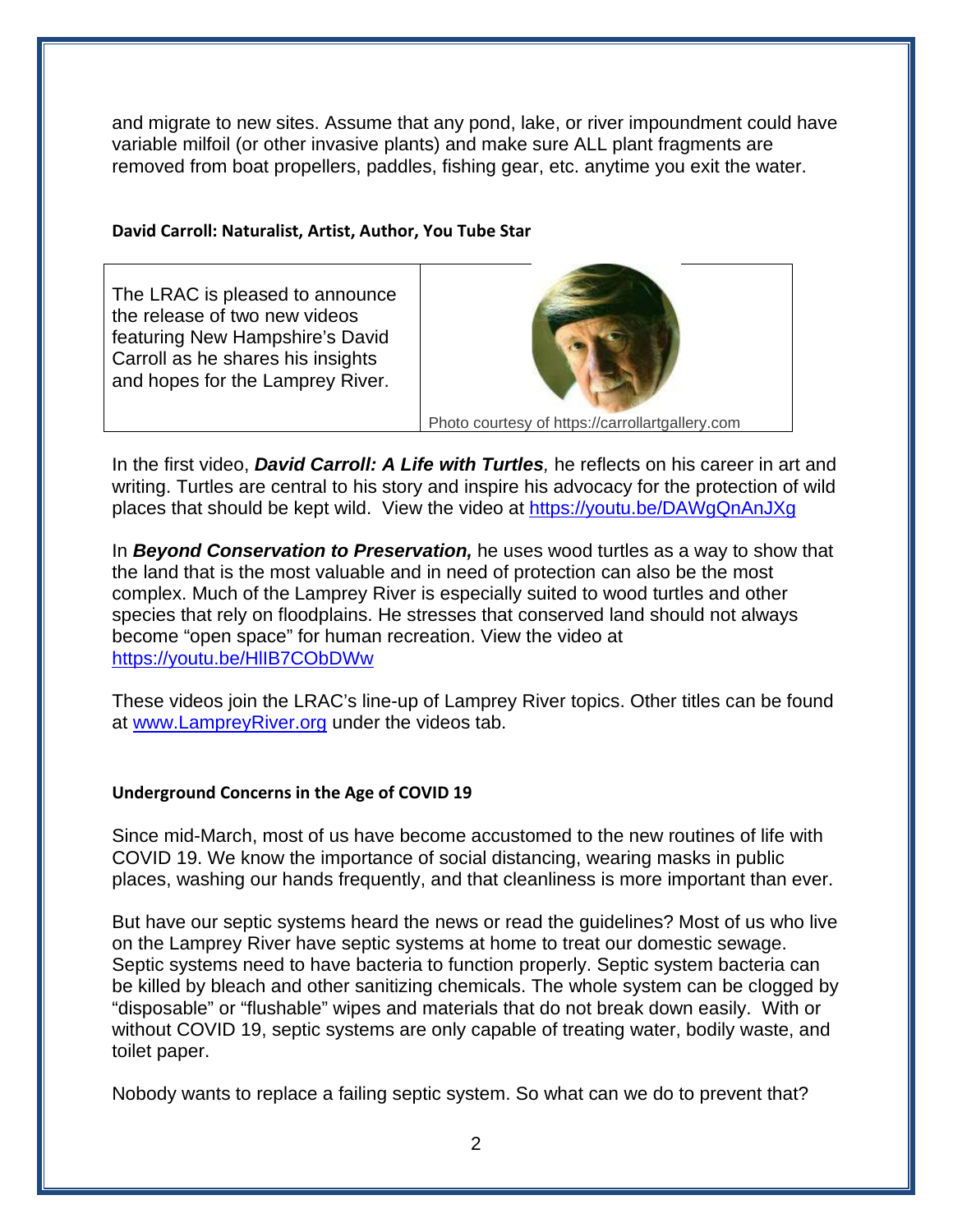- Go old school. Most surfaces can be cleaned well with plain soap and water.
- Use bleach sparingly. Where sanitizing is essential, clean the surface first with soap and water and then use a disposable wipe or cloth. Dispose of the wipe in the trash.
- Use less toxic chemicals such as 70% rubbing alcohol or hydrogen peroxide; these break down into harmless chemicals. The EPA and CDC websites have lists of acceptable bleach substitutes.
- If we face another toilet paper shortage, use what's available to wipe, but do not flush it; instead, bag it and dispose of it in the trash.
- Follow the usual guidelines to keep your septic system working well:
	- o Inspect and pump every 2-3 years.
	- o Don't overwhelm the system with too much water at one time. Spread laundry loads out over the week. Don't empty hot tubs all at once.
	- o Keep cars and other vehicles off the leach field.
	- o Make sure only water, body waste, and toilet paper go to the septic system. Dispose of food waste and grease in the garbage. Dispose of medicine at your local drug collection site (pharmacy, police, etc.).
- Even if you don't have a septic system, the same rules apply for those on municipal sewers.

For more suggestions about septic system care,<https://getpumpednh.com/> has lots of useful information.

### **Small but Mighty: The Lamprey River Preserve Expands**



(Excerpts from a press release from The Nature Conservancy, June 8, 2020)

*An important natural area along the Lamprey River in Durham will be expanded, providing clean water, enhancing recreational opportunities and connecting wildlife in a part of the state that is facing increasing development pressure.*

The 10-acre parcel featuring a third of a mile of frontage along the Lamprey River was recently acquired by The Nature Conservancy in New Hampshire from long-time